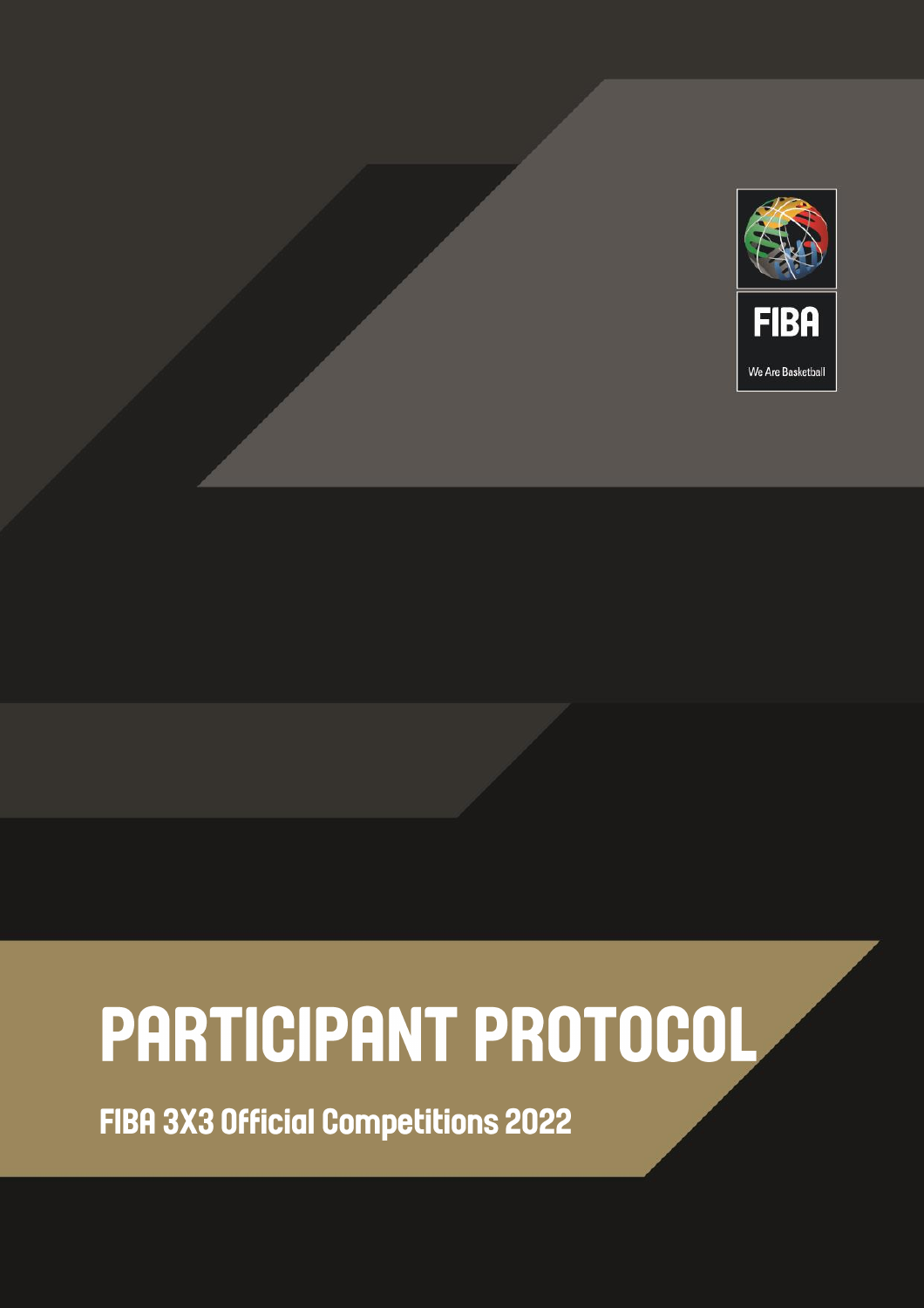

# **Introduction**

This Participant Protocol (the "Protocol") builds on the expertise secured delivering FIBA 3x3 Official Competitions during the pandemic while addressing recent developments related to COVID-19 and FIBA's response to them.

This Protocol continues to set out the framework for the safe implementation of FIBA 3x3 Official Competitions, and sets levels of required expertise, infection prevention, hygiene, medical response, and compliance.

As the availability of vaccines and the number of vaccinated individuals increases globally, this greatly reduces the risks related to virus transmission as well as possible severity in symptoms, this Protocol now introduces **a strong recommendation that all Participants in FIBA competitions should be fully vaccinated**, which includes the booster vaccination when applicable.

Finally, this Protocol outlines minimum requirements but are subject to review by the Host local authorities. Differences may apply between this Protocol and its final implementation in each host country, e.g. the acceptance of a vaccine by the local health authorities. **Local public health authorities may also require stricter measures than those outlined in this Protocol. Where applicable, these would take precedence in the governance of a Competition.**

**Teams are to take full responsibility for monitoring the health status of their Team Delegation Members before, throughout and up to seven days following the competition, and the implementation of all measures required by this Protocol.**

In order to minimise the risk of transmission of COVID-19 during the FIBA 3x3 Official Competitions, Participants, as defined below, shall cooperate with FIBA and adhere to the requirements in this Participant Protocol. Participants must understand their individual and collective responsibility to ensure that themselves and other Participants are kept safe during the Competition.

**Participants shall read this document very carefully**. Any questions shall be directed to Robert Rieblinger, FIBA 3x3 Development Manager [\(robert.rieblinger@fiba.basketball\)](mailto:robert.rieblinger@fiba.basketball).

## Scope of application

This Protocol is binding on all Officials (e.g. referees), Players and accredited delegates registered for, competing in or otherwise participating in the Competition ("Participants").

Throughout the document, the term "Team" incorporates any team taking part in a FIBA 3x3 Official Competition, whether a National Team (and its respective National Federation) or a 3x3 Women´s Series or 3x3 World Tour Team, and the respective Team Delegation Members.

The term "Host" includes all possible organising entities, whether Host National Federation or Local Organising Committee or Promoter.

# **Medical**

## Medical Compliance Officer

The FIBA Medical Compliance Officer will be appointed by FIBA and shall be responsible for:

• Reviewing and collecting the PCR test results from every registered team delegation member and every Officials registered and nominated for the event;

Page 2 of 6

@FIBA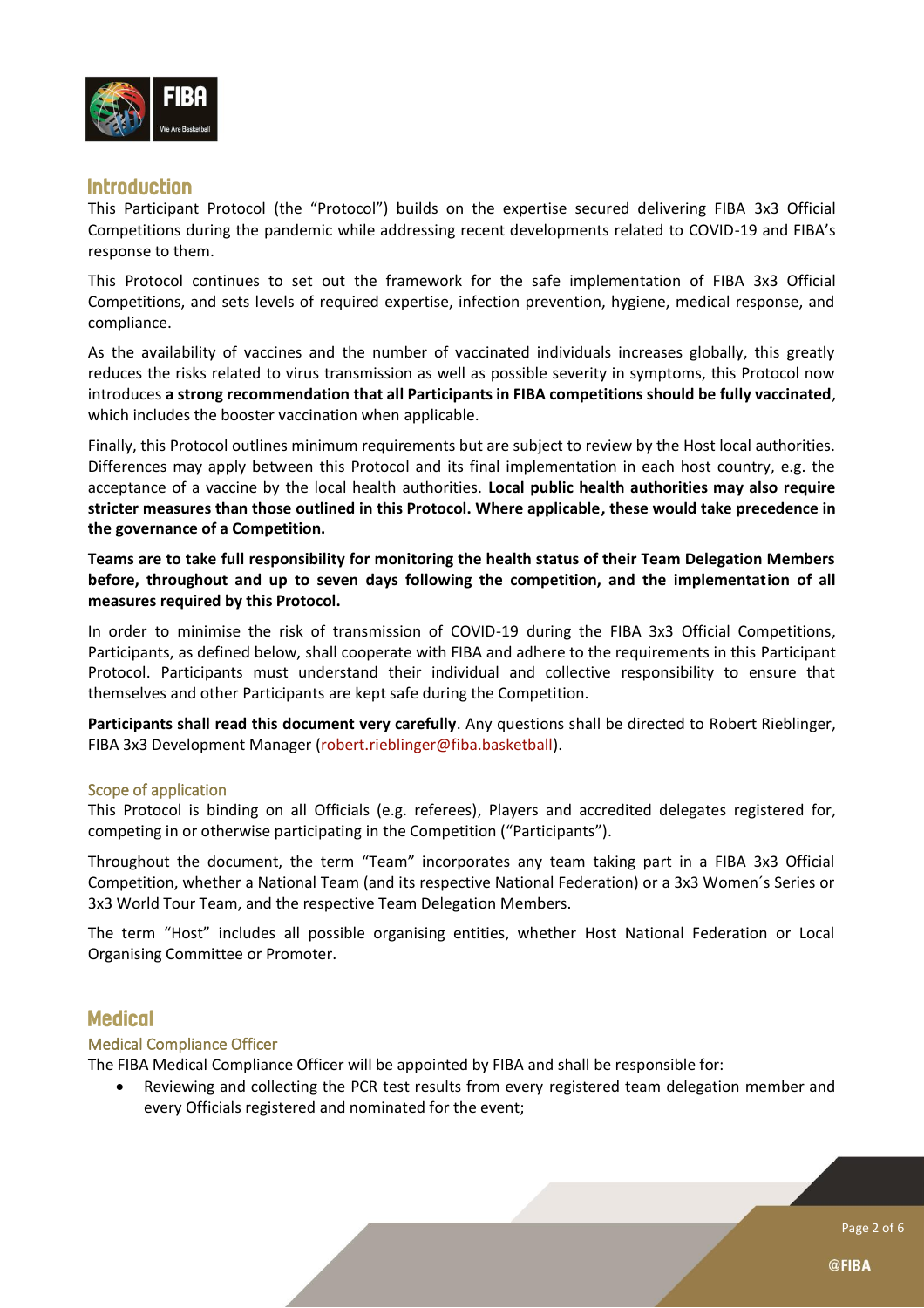

- Monitoring on-site implementation of the medical aspects of this protocol;
- Checking any potential health/safety issues from teams (e.g. clinical symptoms of COVID-19, other health and safety issues during team activities, etc.) in collaboration with the Host;
- Managing any suspected infections or any participants exhibiting symptoms of COVID-19 during the Event; and
- Advising FIBA in any health and safety related decision.

The FIBA Medical Compliance Officer shall have undergone a full vaccination cycle.

## Pre-competition behaviour for risk prevention

Irrespective of the immunisation status of Participants, basic personal hygiene and risk-prevention recommendations include:

- Regularly and thoroughly washing your hands with soap and water for twenty seconds;
- Augmenting this with an alcohol-based hand sanitiser;
- Maintaining at least 1.5m distance between yourself and anyone else including at training except actual participants in the team such as players and coaches;
- Avoiding touching eyes, nose and mouth;
- Wearing a face mask when in public;
- Following good respiratory hygiene covering the mouth and nose with your bent elbow or tissue when coughing, or sneezing, followed by its disposal;
- Showering at accommodation before and after training and games;
- Cleaning training equipment before and after individual use;
- Staying home if unwell (e.g. fever, cough, sore throat or difficulty breathing) and call for medical advice and
- Avoiding public places and transport.

## **Sanitation**

FIBA and the Host shall ensure that all areas occasioned by Participants – including venues and transport are regularly sanitised. It is recommended that Participants sanitise hands regularly, either through hand washing or the use of hand sanitiser and avoid touching their face. Hand sanitiser shall be available to Participants upon arrival at the venue.

## Social distancing

Except for Players competing, it is recommended that Participants practice social distancing and maintain a distance of at least **1.5m** from others.

#### Face masks

While being recommended by FIBA ultimately the use of face masks is mandated **insofar determined by the local public health authorities**.

#### **Testing**

## *Pre-arrival*

All Participants, regardless of immunisation status, are obligated to undertake one (1) reverse transcription polymerase chain reaction (RT-PCR) test ("PCR") from a sample (nasopharyngeal or saliva) collected by a

Page 3 of 6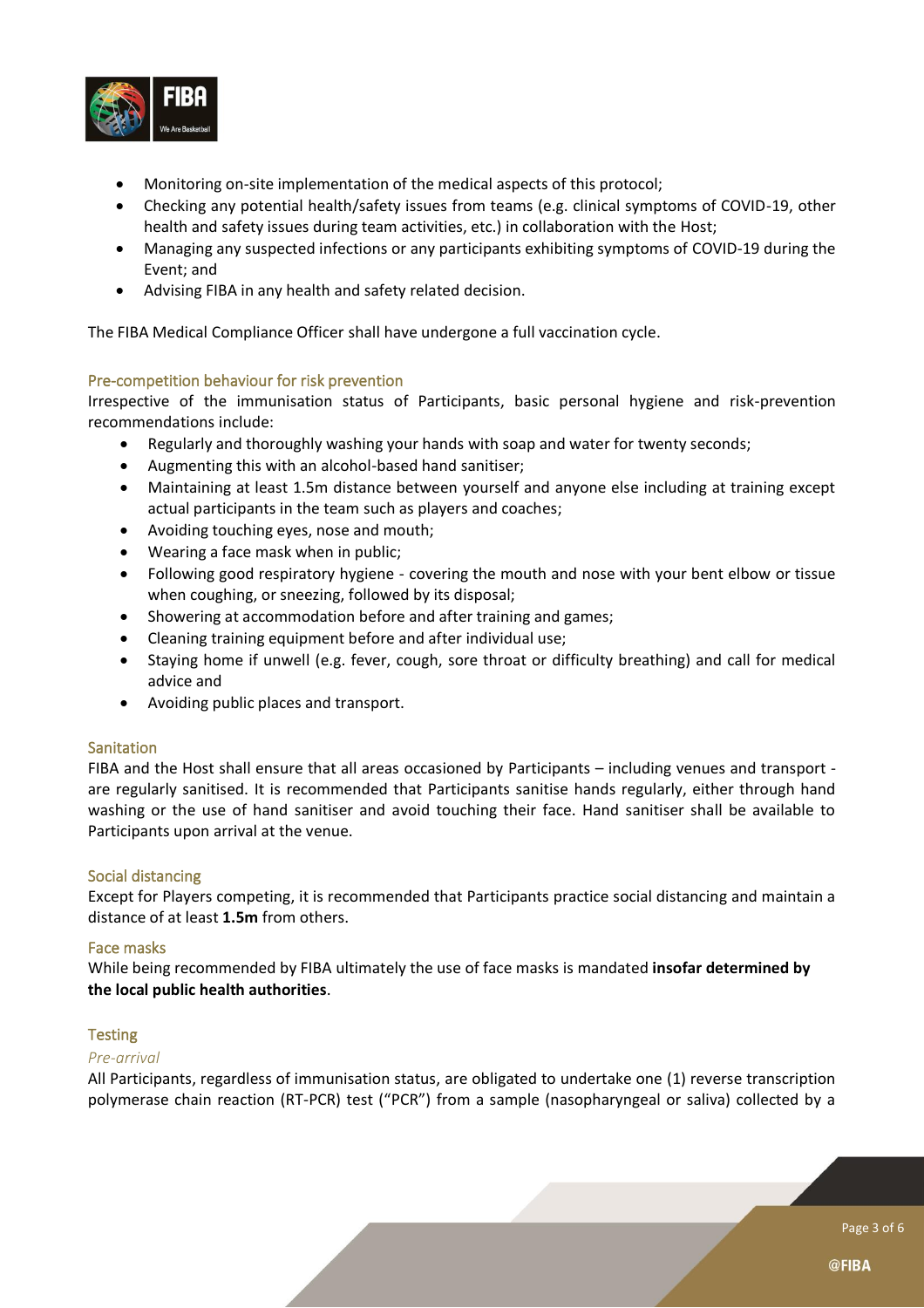

health professionals and analysed by a laboratory accredited by its government or national public health authority **3 days prior to the first competition day**.

The conditions for the test to be received and accepted by FIBA are the following:

- The result of the test shall be in English and from a nationally recognised laboratory
- The test shall be a PCR nasal-swap test performed by competent medical staff
- The original PDF shall be uploaded by the registered team delegate(s) (in national team competitions) or the appointed team manager (in Women´s Series and World Tour) exclusively using a dedicated link shared by FIBA.

Participant producing a positive PCR test may not travel to and participate in the competition. Further no Participant shall travel or participate in the competition without having produced a negative PCR test.

If a team is not able to provide to FIBA negative results of the pre-travel PCR test taken from at least four (4) registered players, by the required deadline, this team's participation to the Competition may be cancelled.

Costs for all pre-arrival PCR testing required by this Protocol will be covered by the respective Team or FIBA, in case of FIBA Officials/Representatives.

Participants shall obtain at least two (2) hard copies of the PCR test result, which shall be in English, must be negative and carried in hand luggage.

## On-site test Results Management

There is no obligation for onsite Rapid Antigen or PCR testing upon arrival and in between games as long as individuals remain asymptomatic unless directed otherwise by the FIBA Medical Compliance Officer.

If additional testing is mandated, the FIBA Medical Compliance Officer shall be entitled to receive the test results directly from the testing agency.

If additional testing or isolation is mandated by the regulations of the local public health authorities for all Participants, all costs for any such tests as well as any costs related to the isolation shall be borne by the respective Host.

If additional testing or isolation is mandated by the regulations of the local public health authorities for only unvaccinated Participants, all costs for any such tests as well as any costs related to the isolation of unvaccinated Participants shall be borne by the respective Team.

#### *Negative Results*

If on-site tests (whether PCR or Rapid Antigen Tests) are performed Participants returning negative results shall be permitted to participate in the Competition.

#### *Positive Results*

If on-site tests (whether PCR or Rapid Antigen Tests) are performed Participants returning positive test results shall be allocated in a single room and shall remain isolated. For the avoidance of doubt, all meals shall be consumed in the hotel room during this period. The further proceedings shall follow the rules of the local public health authorities.

#### *Roommate & Travel Companions*

Contact tracing and isolation rules for contact persons shall follow the rules of the local public health authorities.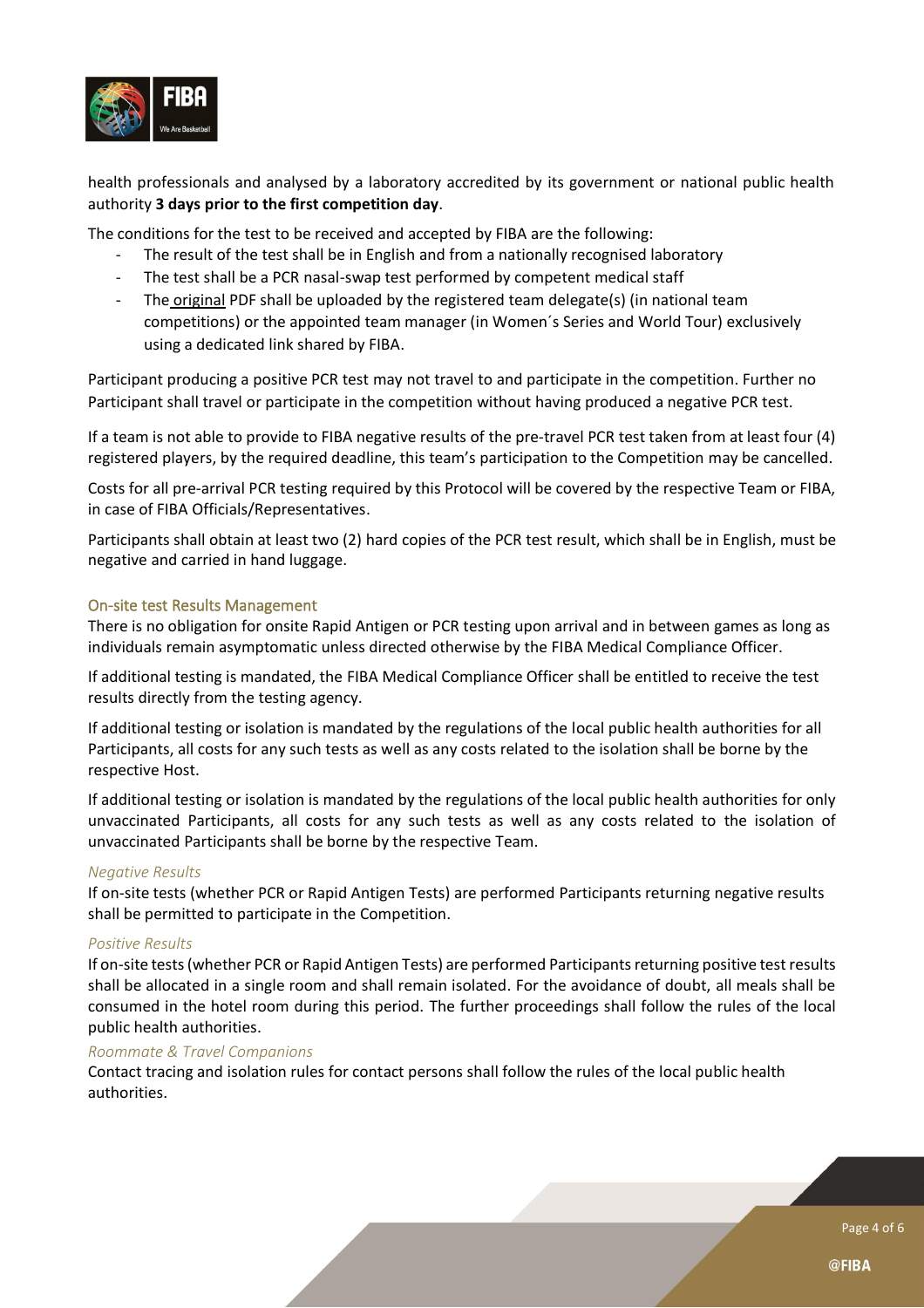

## Symptoms

Any Participants with a temperature of 37.5 degrees or above, or exhibiting symptoms of COVID-19, which must be honestly declared, will not be permitted to enter the venue and will be immediately reported to the Medical Compliance Officer, who shall advise FIBA whether the Participant shall be submitted for further testing. If tested, the Participant shall self-isolate in their hotel room until the results of the test are known. Testing Results shall be handled in accordance with the above.

# **Operational**

## Participant activity

It is recommended that Participants practice social distancing throughout the entirty of their stay at the competition and avoid crowded areas whenever possible.

## **Transport**

#### *International travel*

It is recommended that participants shall wear face masks at all times during international travel, including at the relevant airport, and shall practice social distancing. At a minimum, Participants shall adhere to the guidelines issued by the relevant airline at all times.

#### *Local travel*

Shuttle busses between the hotel and the airport shall be provided. It is recommended that Participants do take public transport or arrange their own transportation to and from the airport.

#### Practice and Games

## *Practice*

A practice schedule shall be established by FIBA. No other or unofficial practice sessions shall be permitted. Players (and Officials) are not permitted to use the hotel gym, steam room, swimming pool or sauna.

## *Games*

Players and referees must not shake hands, 'high five' or make unnecessary contact with others.

A designated area at the venue may be available for a limited number of Players to watch games. Whilst watching games, the use of face masks is recommended. Players shall also adhere to the social distancing measures put in place in the bleachers. FIBA reserves the right to restrict the number of Players able to watch a game at any one time.

## Media

There shall be no post-game interviews. Selected Players shall be required to give a reaction after the game.

Sit-down interviews may be required at the hotel. Such interviews shall adhere to the principles in this Protocol (e.g. social distancing, face masks).

#### Equipment

Participants shall bring their own face masks. Players shall bring their own playing shoes, water bottles and towels for use during games and practices. Laundry services should be available at the hotel.